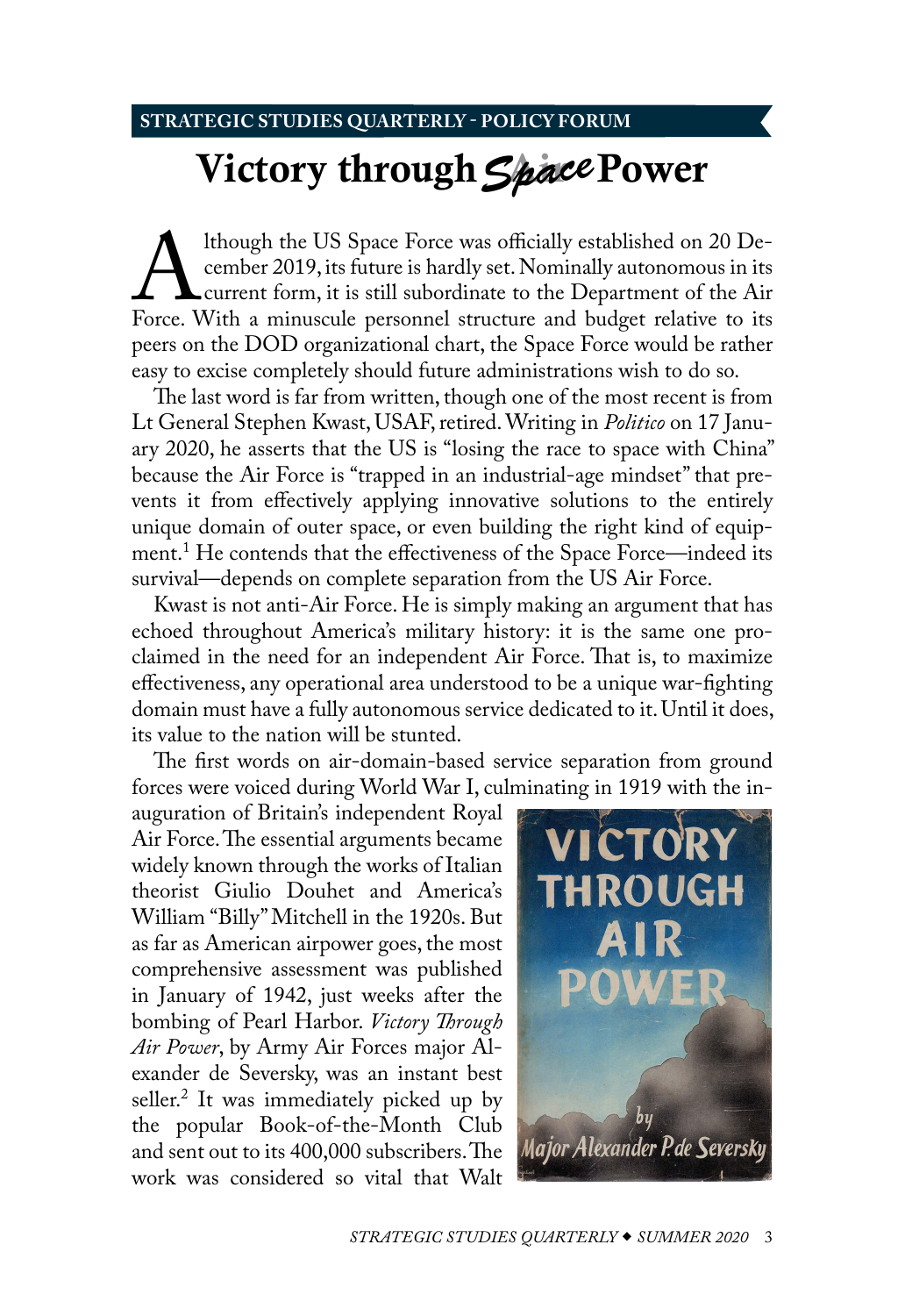<span id="page-1-0"></span>Disney financed and released a Technicolor feature film of the same name starring De Seversky in 1943. The public—previously isolationist, but now thrust into a global conflict and anxious regarding America's prospects had quickly acquired a voracious appetite for treatises on military strategy and capabilities.

The situation appeared dire. *Victory Through Air Power* assured its readers that America, trailing its enemies in both armaments and military technology but possessing the indomitable character of its population, would surely prevail *so long as it embraced airpower* as its guiding principle. Unlike today, where no place on the earth is more than minutes away from a military strike, America was then protected by vast oceans. It would have the time to build a military juggernaut that would take the fight to Europe and Asia only if led by armadas of aircraft.

Willpower, technology, and industrial might were not enough to ensure victory, however. In the preface to the Book-of-the-Month Club edition, the editors point out that "Major de Seversky's main conclusion is that the wisest air strategy cannot be expected from managers of the war who are primarily navy-minded and army-minded; they must be primarily airminded; and this calls for a radical change in the very organization of war-management: specifically, for an Air Force wholly separate from the Army and Navy, but working closely with them as a third independent arm" (xii–xiii)[.3](#page-12-0) To be sure, they stated, "the war cannot be won by either side unless a total supremacy in the air is achieved, and this idea itself must achieve total supremacy in the minds of our war-managers or we shall never do all that is needed, and all that we can do, to bring the war to a successful close for our side" (xiv). This argument resonates today with General Kwast's position on space power.

De Seversky begins his treatise by asserting that the US had fallen behind the other great powers in military aeronautics and preparation, "whether measured by the yardstick of military performance [or] by the yardstick of planned strategy, tactics, and organization" (4). If the status of space power is not perfectly analogous to that of De Seversky's assessment of airpower, it is certainly approaching that precipice if Kwast is correct in apprising the rapid rise of China and the resurgence of Russia. For De Seversky, a slumbering America was jolted from its insular malaise. He cautions, "As dramatically as though it had been staged by providence as a warning to the American people, our own entry into the war, on December 7, 1941, was signalized by a humiliating defeat through enemy air power. . . . The terrific danger was exposed for all to see" (4). Due to range limitations of enemy aircraft, the US population and industrial base were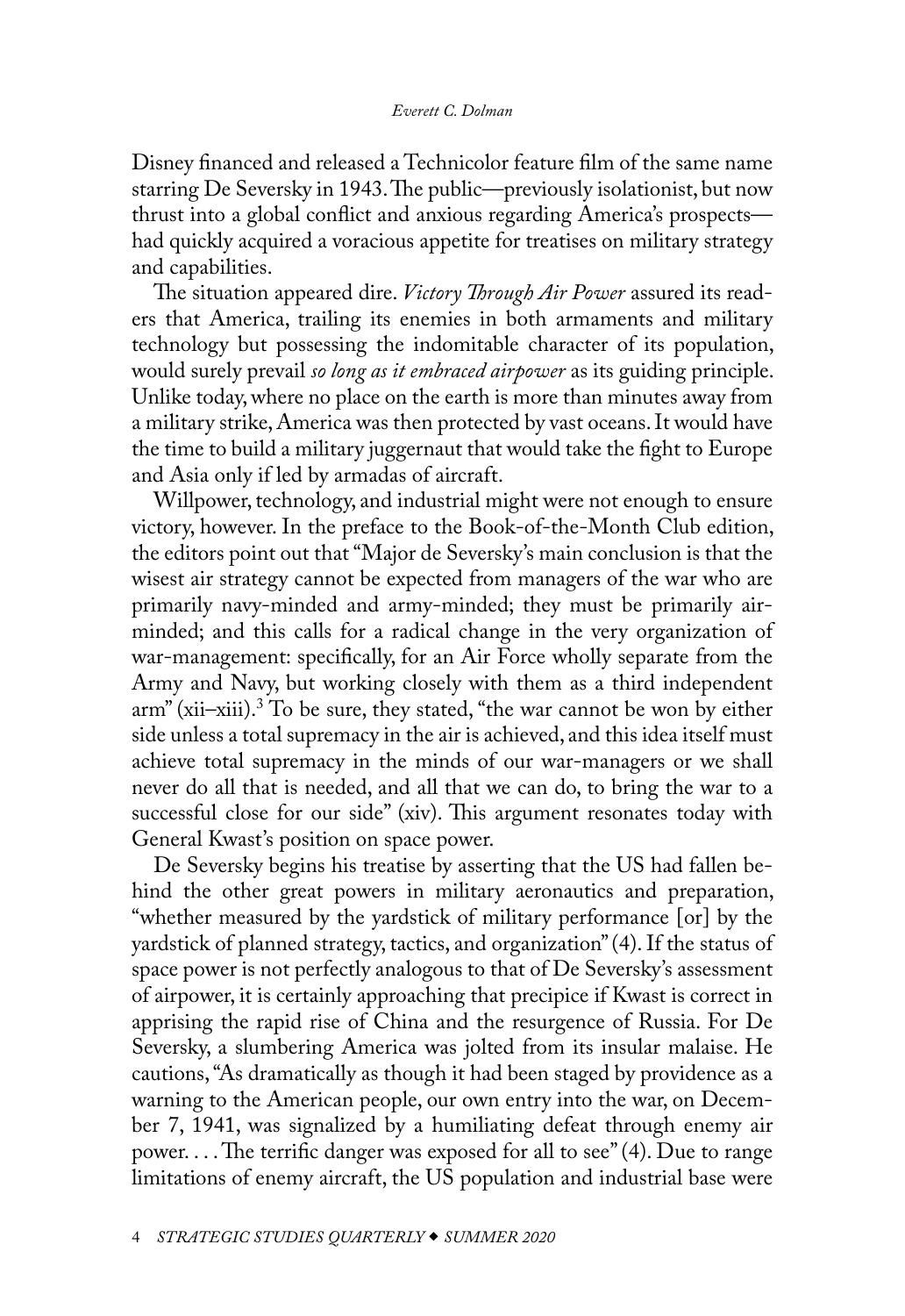### *Victory through* **Space** Power

not threatened directly and had time to recover. Such is simply not the case today. Debilitating loss of space capabilities from a surprise attack; direct assaults with ballistic and cruise missiles; cyber strikes; or, in the near future, space-based weaponry could be anticipated within minutes. At the very least, America's military is currently ill-equipped to fight effectively beyond its borders without robust space support.

Given the situation in 1942, more armaments and better technology could overwhelm the enemy in time, but that was only part of De Seversky's victory equation for America. He notes, "Whether it utilizes these potentialities, or once more allows itself to trail along imitatively, depends on how quickly and thoroughly we cleanse our air power from the accretions of conservatism, timidity, and astigmatic leadership" (5). What follows is an argument for an independent Space Force directly lifted from and supported by extensive direct quotes from *Victory Through Air Power*, slightly altered by me [*substituting space-relevant words*] to accentuate common themes from then to now. In doing so, like De Seversky for airpower, "I hope to contribute toward that emancipation of American [*space*] power. . . . Above all I hope to convey the sense of [*space*] power as a dynamic, expanding force, the growth of which must be anticipated by courageous minds. It happens to be a force that eludes static, orthodox minds no matter how brilliant they may be" (5).

# Modifying De Seversky for Space 2020

De Seversky's observations about resistance to change remain pervasive. From his perspective, "throughout history, new weapons have imposed new tactical principles upon the science of war making. Throughout history, too, some nations have been quicker than others to recognize and apply those principles. In this, as in every other field of human endeavor, new ideas have had to contend with inertias of habit and enshrined precedent. The very military leaders who should be most keenly alert to detect and utilize new instrumentalities are often muscle-bound by traditional thinking. Only that can account for the stubborn reluctance of our own higher authorities . . . to project their thinking into the future, beyond current events" (121).

Today, our most pressing need is for a "separate and independent [*Space Force*], organized as an equal partner in the great triumvirate of our land, sea, [*and air*] services. . . . A new weapon functioning in a different element calls for a specialized organization to meet its needs efficiently and expeditiously" (254). But this view is far from universal. It had been opposed at the highest levels of the Department of the Air Force until recently, with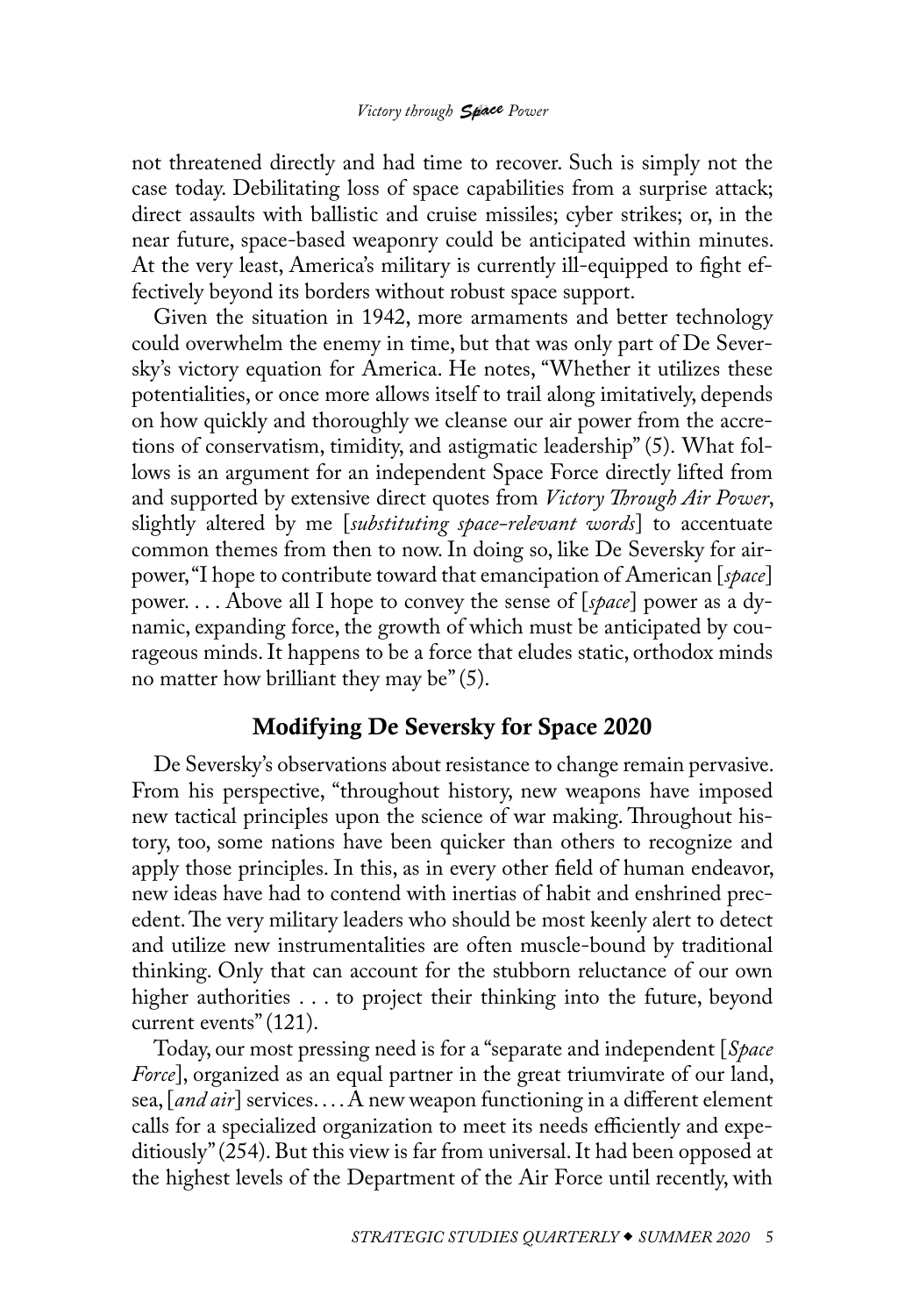<span id="page-3-0"></span>

the secretary and service chief voicing opposition in testimony to Congress as late as 2018[.4](#page-12-0) Air Force arguments against separating space lacked historical acumen and were precisely the same as those of the Army against separating the Air Force in 1947. According to De Seversky, "There is a kind of desperation in the illogic of some of the arguments against freeing [*space*] power from its present subordination to the older services. . . . The simple truth is that a separate [*Space Force*] is not a wonder-working device to guarantee automatic military ascendancy, but *merely the minimal precondition for successful mod-*

*ern warfare*" (emphasis added) (255).

For those who argue that a separate Space Force would violate the principle of unity of command, De Seversky provides a unique rejoinder: "An overall command of all our forces would be a futile anomaly unless [*space*] had at least equal representation and authority in its councils" (257). This is a clear acknowledgment that *specialization* within a broader organization *enhances* cooperation and efficiency—it does not detract from it. De Seversky adds an additional factor when he offers the example of a painter who uses primary colors to achieve every possible combination of hue and tint. Innovation through creativity, critical to prevailing in an everchanging battlespace, is lost without differentiation. Consequently, "an overall command would be stymied if it did not have the primary military services at its disposal" (257).

Setting up a separate and equal Department of the Space Force can be done easily and quickly. This is "a necessary and preliminary step. A High Command can be set up almost overnight when decided upon; it requires only the selection of the proper persons and their investment with the proper authority. But the full development of an organization to provide us with [*space*] power will take some time and should be started without delay" (258). In this passage, De Seversky presages the current status of the US Space Force. Where Kwast differs is in his concern that the Space Force as currently constituted is too small and subordinated to the Department of the Air Force. His fear is that this will be the *final* reorganization plan. As a step in the right direction, it is laudable. As an end, it is lamentable.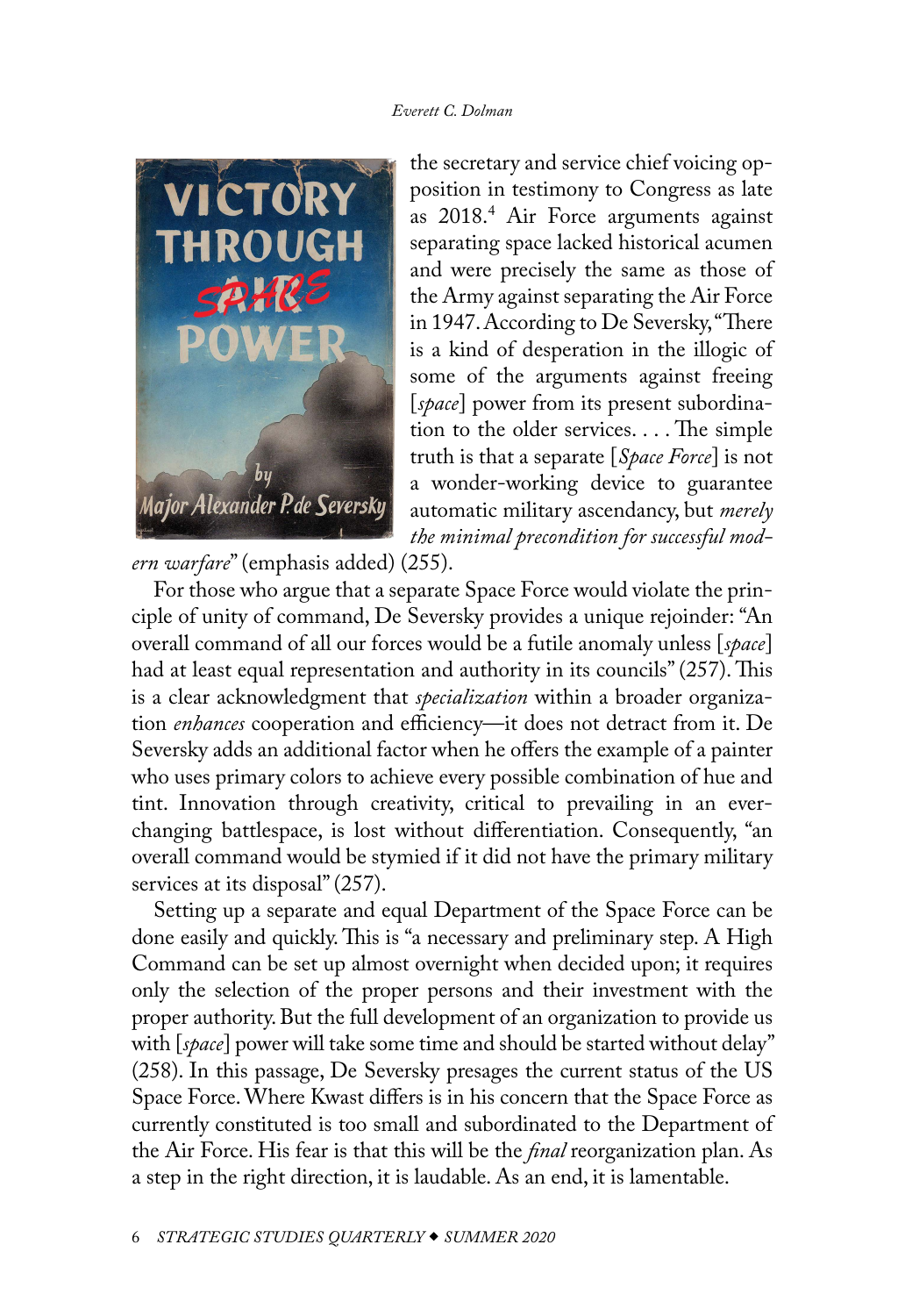#### *Victory through* **Space** Power

"Another set of objections rests on a misunderstanding of the scope of a separate [*Space Force*]. It assumes that the new Department would arbitrarily gather in and control anything that [*operates to, in, and from space*]. Those who proceed from this false premise, those who advance such arguments, are like Don Quixotes fighting windmills. [For example,] no matter how military aviation may be organized, neither the sea nor the land service can or should be stripped of airplanes logically and tactically a part of its operations. Just as the Navy has Marines and other adjuncts which, in a literal sense, are land troops—just as the Army has transport boats and other sea-going auxiliaries—so both the Army and the Navy would continue to possess airplanes for their own specific purposes" (258). The same argument applies to space. The Army, Navy, and Air Force will retain such space assets necessary to their primary purpose—to command the land, sea, and air, respectively. If command cannot be achieved, then to deny command of those domains to adversaries is critical. Note, too, whereas the Marine Corps (as a functional service) is appropriately situated as an *adjunct* to sea power, De Seversky insists the Air Force (as a *domain*-based service) will be suboptimally utilized as a mere adjunct to land power. Likewise, the Space Force should not be a mere adjunct to airpower.

"The distinction that needs to be made is between *integration* and *coordination*. The U.S. Marines, for instance, are integrated with the Navy. . . . The Army coastal batteries, though intended to help the fleet in warding off assaults on our shores, are merely co-ordinated with the Navy" (emphasis in original) (258). Further, "in like manner, certain [*space power*] auxiliaries should reasonably be integrated with the land, sea, [*and air*] forces, as part and parcel of those military branches. That, however, does not affect the broader question of a self-sufficient [*Space Force*], developed to conduct [*space*] warfare against an enemy [*space*] power, and also capable of co-ordinated effort with the surface forces" (258–59). As is evident in this supremely cogent point, it is perfectly reasonable that a force dedicated to *securing* command of its unique domain should have the ability to *challenge* command in adjacent domains. A ground force does not want opposing air forces flying freely over it and so rightfully acquires surfaceto-air missiles. A Space Force would surely have need to contest the ability to project power into it from terrestrial domains and must have the martial means—weapons—necessary to contest access there. To do nothing *from* space to oppose an attack *into* space from a ground-based antisatellite weapon (as Russia, China, and India have all demonstrated) is in this construction ludicrous.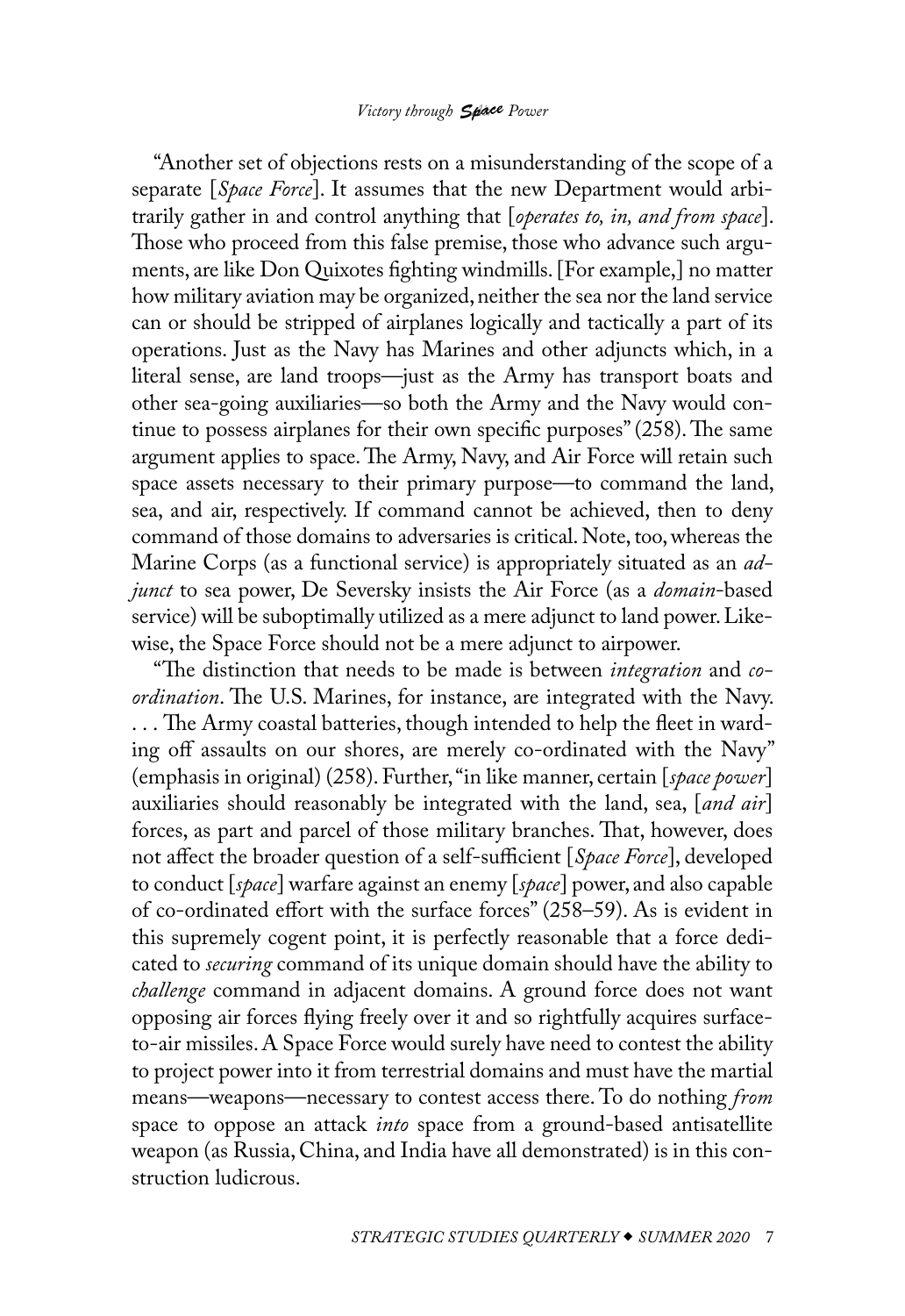It follows that command of a domain is only truly possible from military assets operating *in* the domain. We can envision an enemy being able to scour the skies from the ground or sea, for example, but that does not guarantee it can operate there if I also have that ability. In this case the air domain would be mutually contested, but not commanded. When command of the domain—either generally or locally, indefinite or temporary—is achieved, only then can effects *from* the domain be delivered. If you cannot get *into* the domain, you cannot *use* the domain. In times of war or conflict, a military force must be prepared to fight its way into a domain to use it. This is the essence of the "boots on the ground" argument in a land campaign. A similar argument is critical for the sea and air domain; let us call it the "oars in the water" or the "wings in the air" principle, respectively. If space power is as vital to America's defense as General Kwast asserts, it cannot be maintained much less achieved if it is lost unless and until the US Space Force is allowed to develop the best means to fight *in* and *from* space.

This brings to fore issues of operational command that have been trotted out in opposition to a separate Space Force, again obviated by the experience of airpower. Going back to De Seversky, "the Army may retain minor aviation adjuncts—certain aerial transport facilities and local reconnaissance auxiliaries, for instance. But in operations where Army and Air Force are components of a larger team, there is no more reason for the infantry to own and control the aviation than there is for aviation to own and control the infantry and tank divisions. Whether the Army or the Air Force will command a given operation will depend on the nature of the job to be done. The success of the operation will depend upon how well each of these components has been developed in its own sphere, and how well they have been trained together. We can no more hope for maximum exploitation of [*space*] possibilities—in readiness for such operations—if development of the [*Space Force*] is subordinate to [*air*] minds than we could expect the best development of ground forces by subordinating them to naval minds" (259–60).

The nature of the job to be done is the central issue of the preceding paragraph. Airmen are acutely aware that their mantra "An Airman in charge of the air campaign" enhances coordination and is vital to the success of any large-scale joint operation. Further, "the guiding mind of a High Command or Commander in Chief must be taken for granted at all times. That applies to the Army and Navy [*and Air Force*] no less than to a separate [*Space Force*]. No military service in wartime acts on its own whims. Their coordination, however, does not require a merger of their internal organizations. Each derives its strength from its specialized per-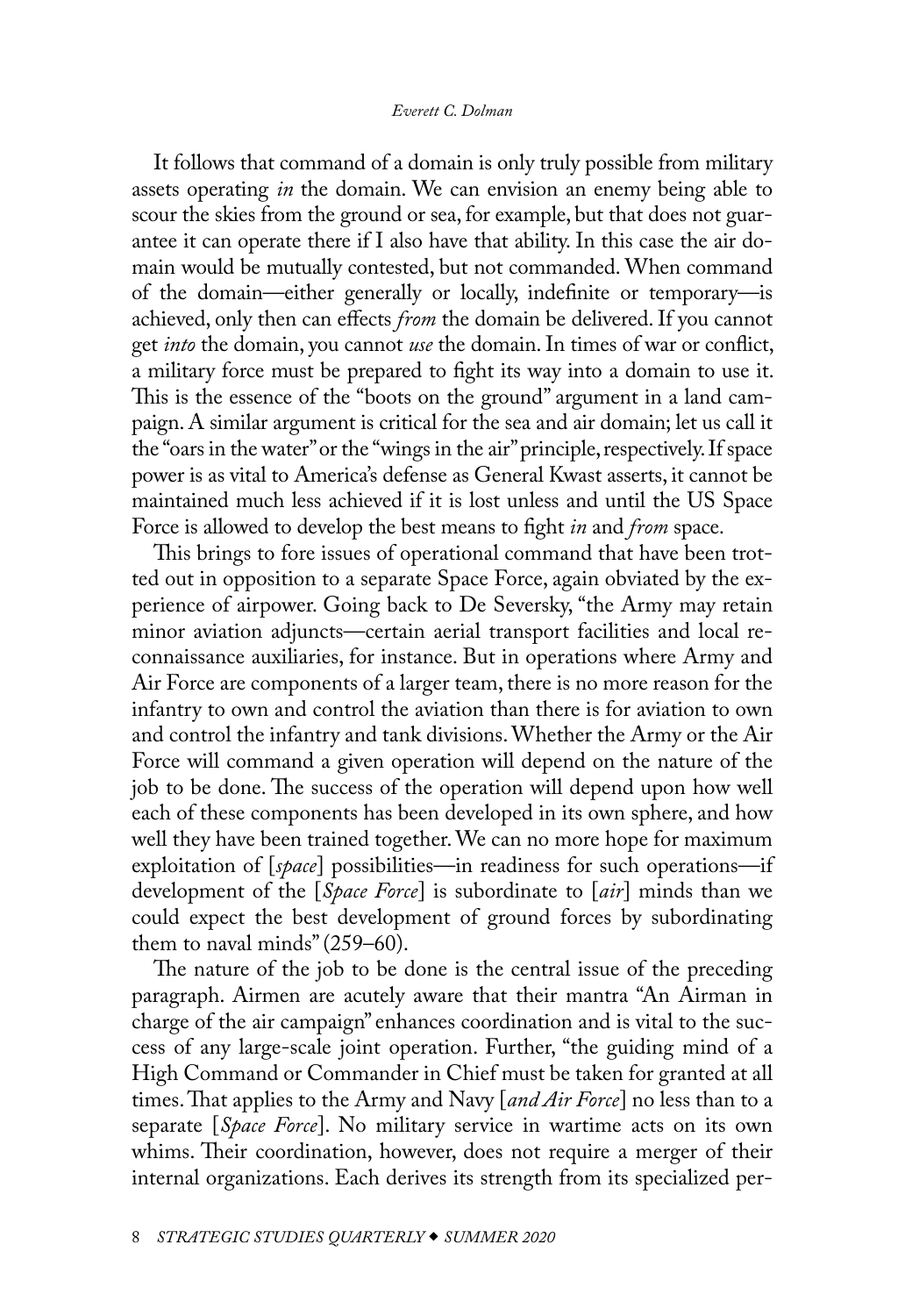sonnel, its full sense of responsibility, its ability to extract the last ounce of effectiveness without interference from an alien mentality" (260).

"The task of the guiding intelligence is, in fact, enormously facilitated when it can deal with a self-sufficient [*space*] arm. There are then no leading strings held tight by the older services to hamper coordination. [*Space*] power would be available for use without bureaucratic impediments. The very principle of effective coordination calls for true independence and equality on the part of the collaborating elements. There can be no coordination between [an] Air Force and a [*Space Force*] that is subordinate to the [*Air Force*]; in that case there can only be orders based on [*aviation*] ideas and blind obedience by [*space professionals*]" (261).

"[*Space*], it cannot be too often repeated, is a separate element, distinct from land and sea [*and air*]—an element with its own [*spatial*] relations, its own laws and problems. It is a continuous and uninterrupted element enveloping the entire globe; strategically speaking every political division and every differentiation between [*space*]-over-land, [*space*]-over-water, [*and space-over-air*] is artificial and meaningless. [It] calls for a continuous and undivided [*Space*] Command and fully uniform [*space*] equipment, co-operating where necessary with the Army, Navy, [*and Air Force*] expecting their co-operation where needed" (263).

"On examination it becomes clear that [these are] the official views of the existing military Departments. These military minds are confusing two categories of unity. No one denies that [the] Army, Navy, [*and Air Force*] need unity of command in their respective spheres. This includes authority over their various auxiliaries and authority over units of other services working with them for specific tasks. If the sole function of [*space forces*] were to serve as the adjunct to the surface forces, the [views] would be entirely correct. Actually, it is only true so far as it goes—and unfortunately it leaves out of consideration entirely *the most vital and decisive*  [*spacefaring*] *which operates alone* in its own environment" (emphasis added) (263–64). Just as with land, sea, and airpower, there are critical missions envisioned for space that require *it* to be the supported force. The entrenched "military minds do not grasp this idea themselves—that coordinated action with other services is a secondary function of [*space*] power. The primary function of [*military space*] power is to destroy the hostile [*space*] forces, to strike an enemy directly across long distances—in brief to take and hold [*space*]. That is as distinct an undertaking as the conquest and control of the seas by a navy used to be" (264). If all [*space capabilities*] were possessed "by the ground, sea, [*and air*] forces [as mere] adjuncts, [we] should have no genuine [*space*] power at all" (264).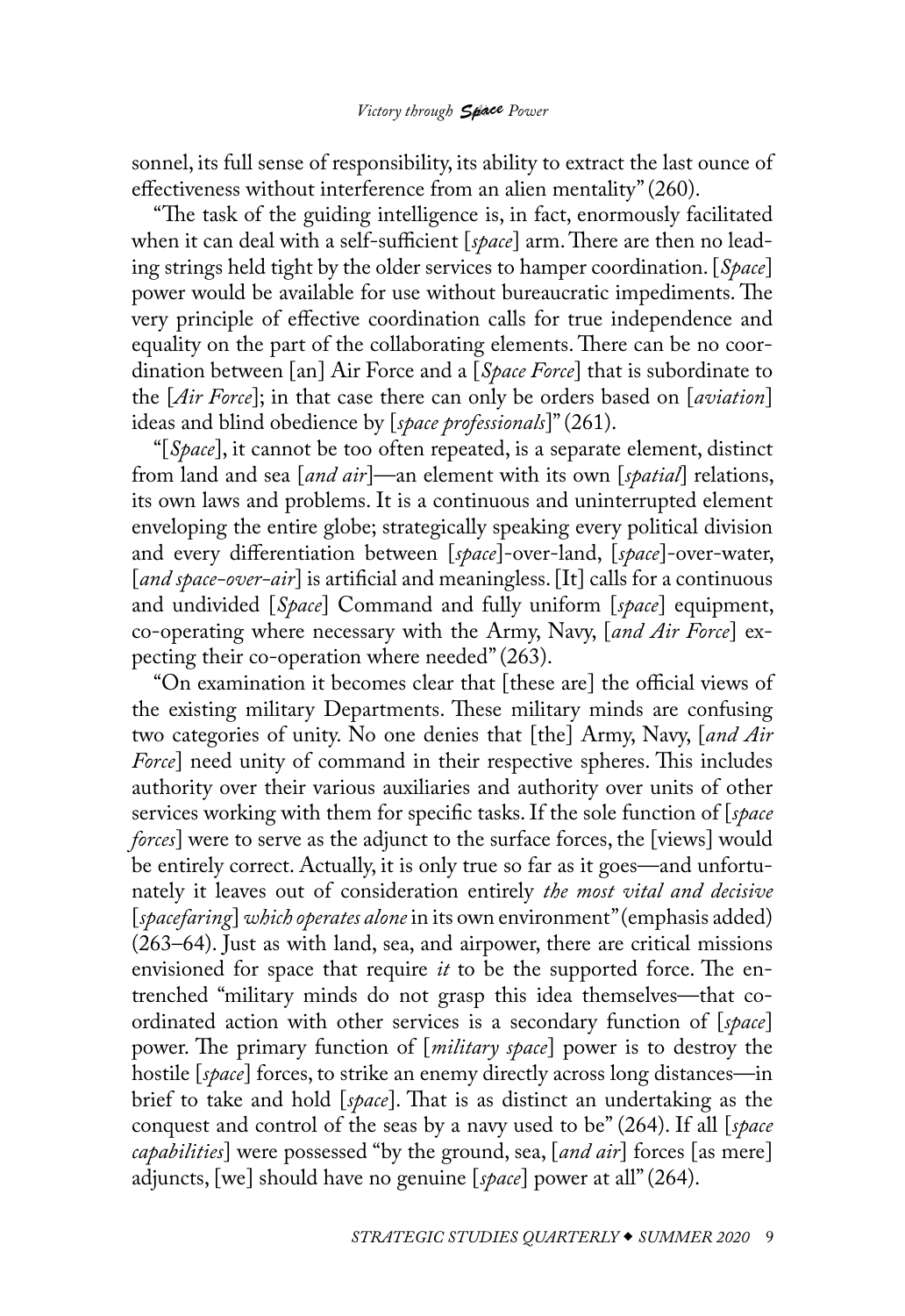In an eerily parallel analogy, De Seversky was significantly concerned with the reorganization of the land and air forces that had recently occurred, much as Kwast is today skeptical of the less than fully independent Space Force. De Seversky states, "The War Department in the late spring of 1941 presented the country with a minor reform dressed up to look like a major reorganization. It announced the 'unification of its air activities in a new unit to be known as The Army Air Forces.' In informing Congress of the plan, the Secretary of War emphasized the 'autonomy' of the new setup and its 'unity of command'" (266).

 He continues: "This verbal garnishing was most unfortunate. Insofar as it created the illusion the Army had made a 'compromise' on the issue of self-administered air power, the public was being misled. Actually the reorganization merely revamped one of the Army's subordinate sections, while keeping it as subordinate as ever. The 'unification' announced did not even touch the basic issues raised by advocates of an Air Department. No one can object to necessary internal reform of the Army's aeronautical structure. But there is every reason to object strenuously to an attempt to palm off a departmental reform, such as frequently occurs inside any service, as a substitute for a separate Air Force" (266).

"True, our General Staff now provides equal representation for air officers; the fifty-fifty arrangement ought to result in better air-ground coordination," De Seversky adds. "The air members, having had Army training, understand ground problems and can be most useful in formulating co-operative efforts. The ground members, however, having had no . . . aviation training, can make no real contribution to purely air strategy. On the contrary, they will act as a brake on real aeronautical thinking and a constant source of interference. The Air Forces will be even more firmly tied into the ground strategy than before" (278–79).

The similarity to the Space Force is striking. "The common denominator of all the objections to an independent [*Space*] Force is that the United States has built [*space*] forces of a sort under the aegis of the [other] services and can therefore improve them without limit under the same monitorship. . . . The answer is that *at present we have no* [*space*] *power at all*  [emphasis in original]. We have a miscellany of [*space assets*], good, bad, and indifferent, but no [*space*] power in the sense we have defined air power in these pages [because] those [assets] will not reflect a unified [*space*] strategy to be used by a unified [*space*] command" (279).

The full emancipation of air and space forces is only the latest iteration of a long debate. That is, "the inquisitive might go back to the debates on a separate and independent Navy Department in the last decade of the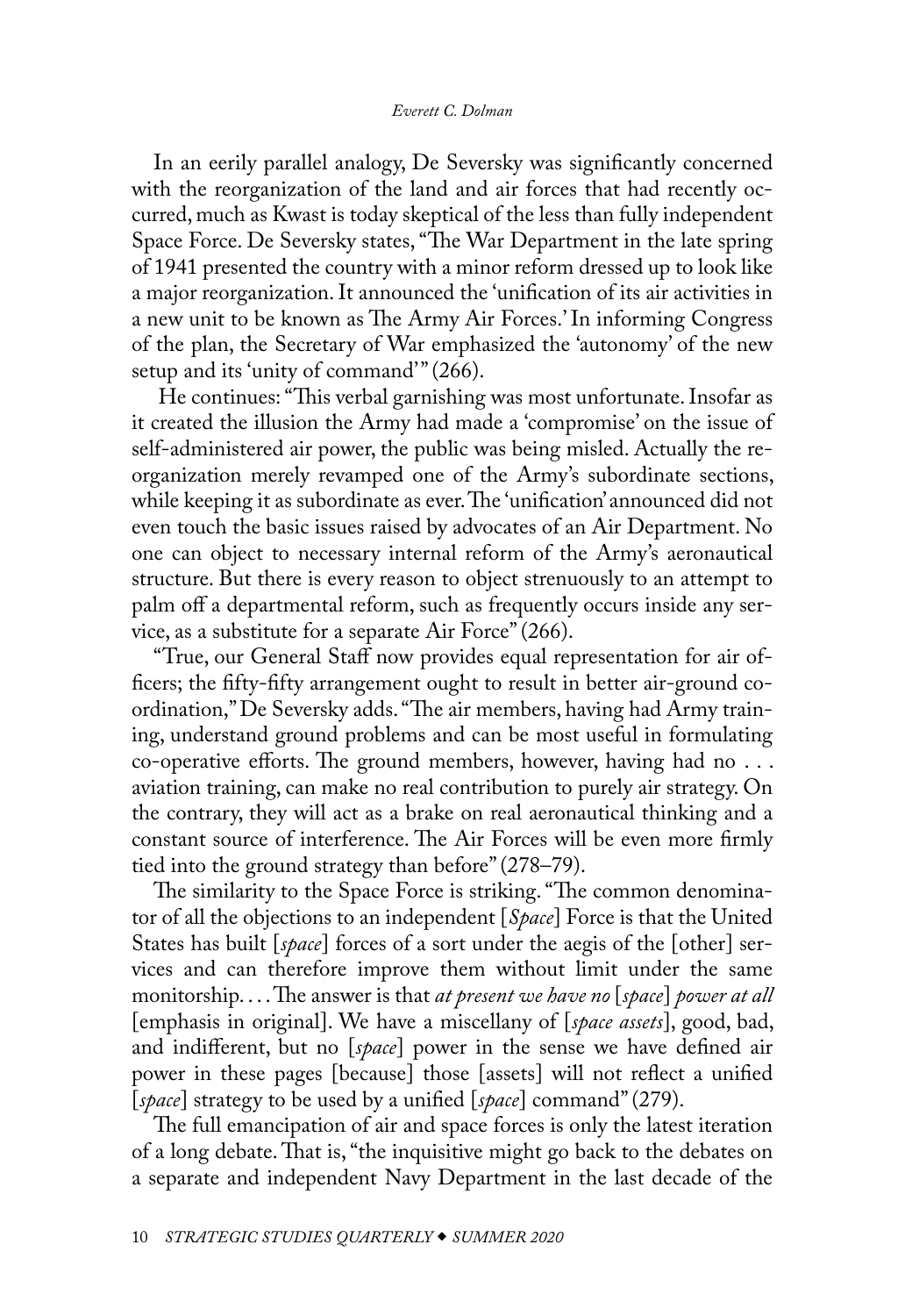eighteenth century, before the Navy was given autonomous status in 1798. It is an enlightening experience. You will find that the War Department used substantially the same arguments for holding onto the naval forces that are now being used against emancipation of [*space*] power; and you will find, too, that the spokesmen for genuine sea power used about the same reasoning in support of their thesis that is being advanced today by advocates of a separate [*Space*] Department" (282).

De Seversky reflects, "Reading the Congressional Record of April 25, 1798, I thought I was listening to typical . . . objections to the freeing of air [*and space*] power. Congressman Livingston, for instance, grew ironical about the silly business of a separate Navy. 'To carry this idea to its full extent,' he explained, 'it would not only be necessary to have separate departments, but also a great variety of subdivisions; they must have . . . commissioners of gun barrels and of ramrods.' How often have we heard the same type of irony from naval men asking if we also wanted a separate department of submarines or naval artillery" (282)!

"On the other side of the debate were men like Representative [Harrison Gray] Otis [Federalist-MA] who insisted that 'the services of the War and Naval Departments were . . . perfectly distinct,' adding, 'as well might a Merchant be sent to do the business of a Lawyer; a Lawyer that of a Physician; a Carpenter that of a Bricklayer; or a Bricklayer that of a Carpenter,' as expect Army men to lead the Navy. And Representative [Samuel] Sewall [Federalist-MA] declared that 'it was well known that an officer might be well acquainted with the business of the army, without knowing anything about the business of the navy.' Navy men opposing the separate air [*or space*] power might recall the fact that the bill authorizing the formation of a separate Navy passed the house by the narrow margin of 47 to 41" (283).

The echoes of that historic deliberation reverberate in Kwast's argument. Further justifications for separation—based not on a hatred of the parent or extant services but a genuine desire for the full potential of the new domain to be realized—follow logically. "The technology of war advances with such rapid strides that it quickly outstrips the mental pace of humdrum old-style leaders. Today tactical vision must be coupled with engineering vision. Military leaders must be able to foresee both the new equipment and the tactical implications of that equipment. . . . Even men trained in aviation have difficulty in visualizing the air power of tomorrow; how hapless, therefore, are those trained in totally different fields, who psychologically are incapable of considering space as a separate tactical sphere! That is why a realistic program calls for unequivocal separation of new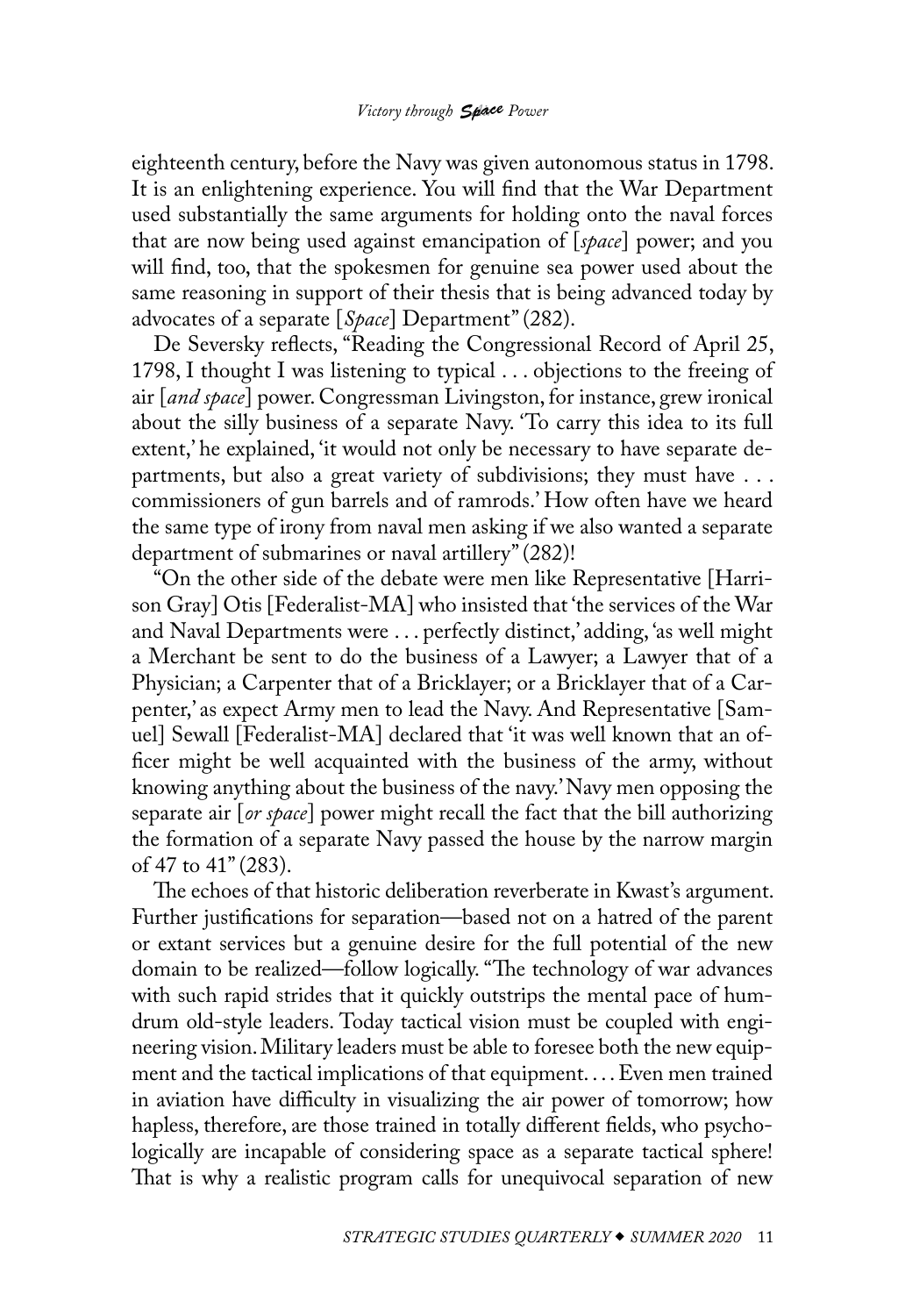weapons from old assumptions, especially in relation to [*space*] power, the newest, the fastest-growing, and most revolutionary military force" (284).

"A new military art, such as inherent in [*spacefaring*], must not be restrained by subservience to . . . old military conceptions. To do so is to lose . . . by default. I am not reflecting on the intelligence or the patriotism or even the professional competence of the Army, Navy, and [*Air Force*] strategists. I am simply taking note that they think as infantry and naval [*and air*] leaders and can never release their minds for [*space*] warfare. [They] will accommodate [*space power*] to their strategy, instead of accommodating their strategy to [*space power*]. Only 100 per cent [*space professionals*] can conceive and carry through a 100 per cent [*space*] strategy" (284–85).

Further evidence of entrenched and obsolete thinking is what happens to so-called reformers. They are labeled radicals and zealots. They are vilified, and their careers are threatened. De Seversky specifically recalls "the crucifixion of General Mitchell," who spoke out for full development of airpower and was court-martialed for it (285). "Even if never expressed in words or orders, those preferences percolate down through the ranks. They make themselves effective in subtle pressures of obedience to authority, loyalty to superiors, and honest hunger for promotion. To the extent that a [*space power*] idea infringes on the traditional sphere of an older service, or throws doubt on the efficacy of that service in a given situation, it is slowed up and frequently doomed to premature death. The channels through which it must move are adjusted to the needs and inertias of an older tradition. Military services, like everything else that is alive, [instinctually have] a will to survive which fights, consciously or unconsciously, against every reality that limits their functions" (285–86).

"The most talented [*space*] strategist or designer cannot contribute all that he has when he is condemned to work within the framework of limited and essentially false basic plans of strategy. It is not merely a matter of 'guts' in speaking out. No one can deny the importance of discipline in the armed forces. Once he has made his recommendations to his superiors, a [*space*] officer feels it is his soldierly duty to say no more—even if he is heartbroken by the manner in which his deeply felt views are filed and forgotten. . . . The subject [*of space power*] is ringed with a taboo. . . . The [*space*] industry, too, is effectively silenced. It does business with the same generals and admirals. Moreover, it is sworn to secrecy in a manner that precludes practical criticism of [*space*] policy" (286).

De Seversky quotes a then-recent Navy memorandum to complete his point: "No officer in the Army or Navy who is even slightly familiar with his profession fails to realize that aviation is a major and essential com-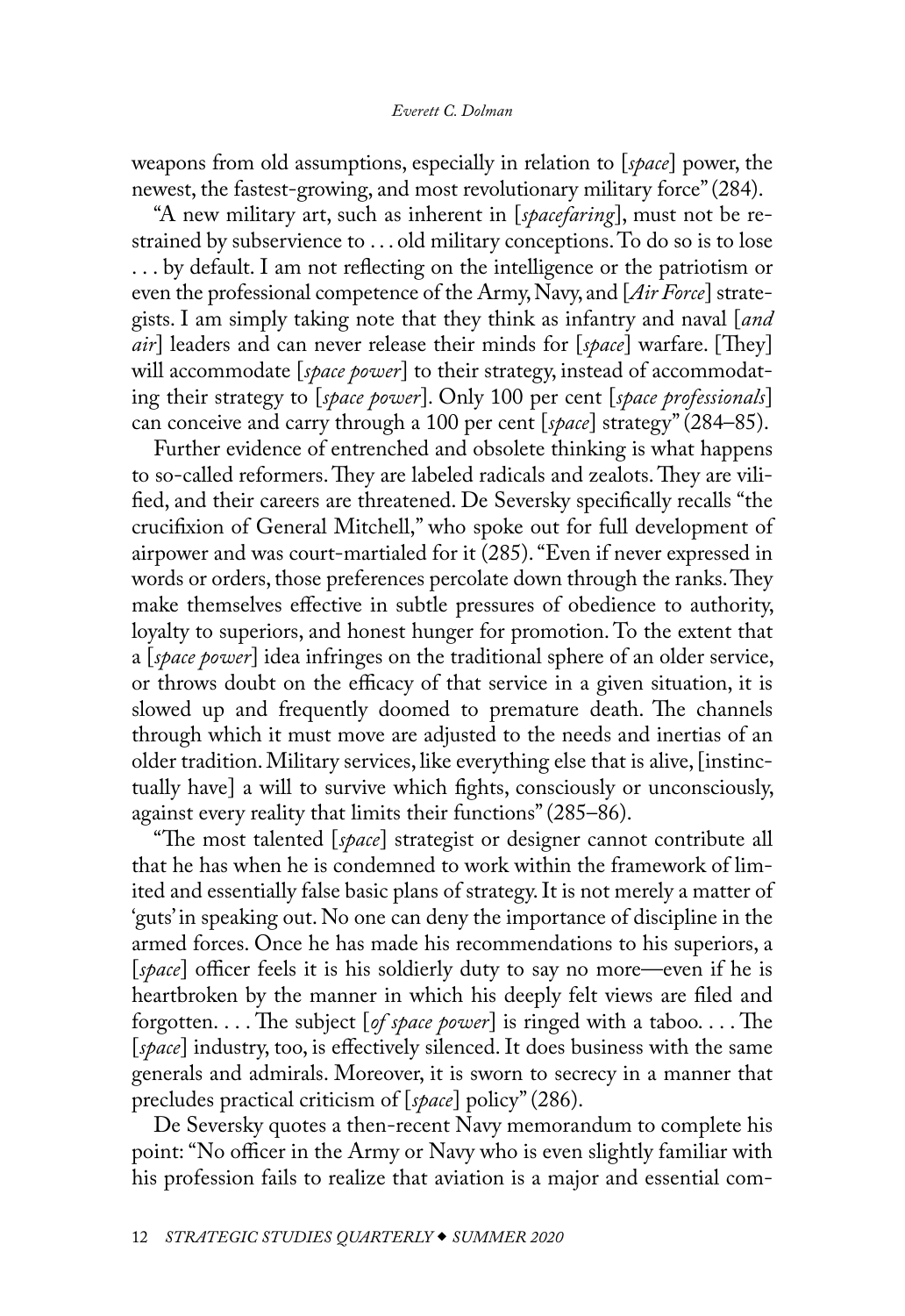ponent of both services. Moreover, the airmen who are most vocal in urging now the formation of an additional independent air force are men who are not in the Army, not in the Navy, and are either unfamiliar with or not keenly interested in the broader aspects of national strategy, national defense, and the science of modern warfare." De Seversky responds that "it does not take a mathematical genius to figure out why the most vocal airmen are not in the Army and not in the Navy! The personal tragedies of those who dared to be vocal are only minor items in the larger tragedy of an American air force condemned to domination by the older services" (285–86).

De Seversky goes on to cite a contemporary book of the time on airpower by the chief of Army aviation, Gen Henry H. Arnold, as "a convenient case in point (of airman's inherent subservience, I suppose)" (289). He notes Arnold's admission that "the air forces of all countries will eventually be separated from land and sea forces" and, further, that in America "this long step should be taken, if it is taken at all, only after careful planning and mature thought, and with no zest for radical reform. There should be a stage of gradual evolution as against other knife-cutting of binding ties." De Seversky adds that Arnold "almost in the same breath . . . contradicts himself by writing: '*We shall be fortunate if our time for that reorganization of an independent air force comes in the relative calm of peace or at worst in the preparatory and not in the fighting stage* (emphasis added)' " (289). A continuing argument against an independent Space Force is that it will not be ready until after it has armed combat experience in war, as in the case of the Air Force. I am reminded of the story of the man who would not go into the water until he knew how to swim. To wait until war comes to be properly organized, trained, and equipped for war fully is not an argument made by serious military strategists.

De Seversky notes about Arnold that "this sort of double talk, if it is not the product of honest confusion, may be a device for conveying the truth to those who understand, without offending the powers that be. The general surely knew when he wrote [this] that we were close to the reality of war and that there was no time for the 'gradual evolution' he proposed. He must be quite adequately aware that twenty years of delay—from the time when General Mitchell first demanded independence of aviation, have brought an evolution of approximately zero. Evolutionary processes, too, can be arrested by artificial restraints" (289). Space power has suffered even more impediments.

By 1958 the Air Research and Development Command (ARDC) was soliciting ideas and developing plans that "outlined a rationale for an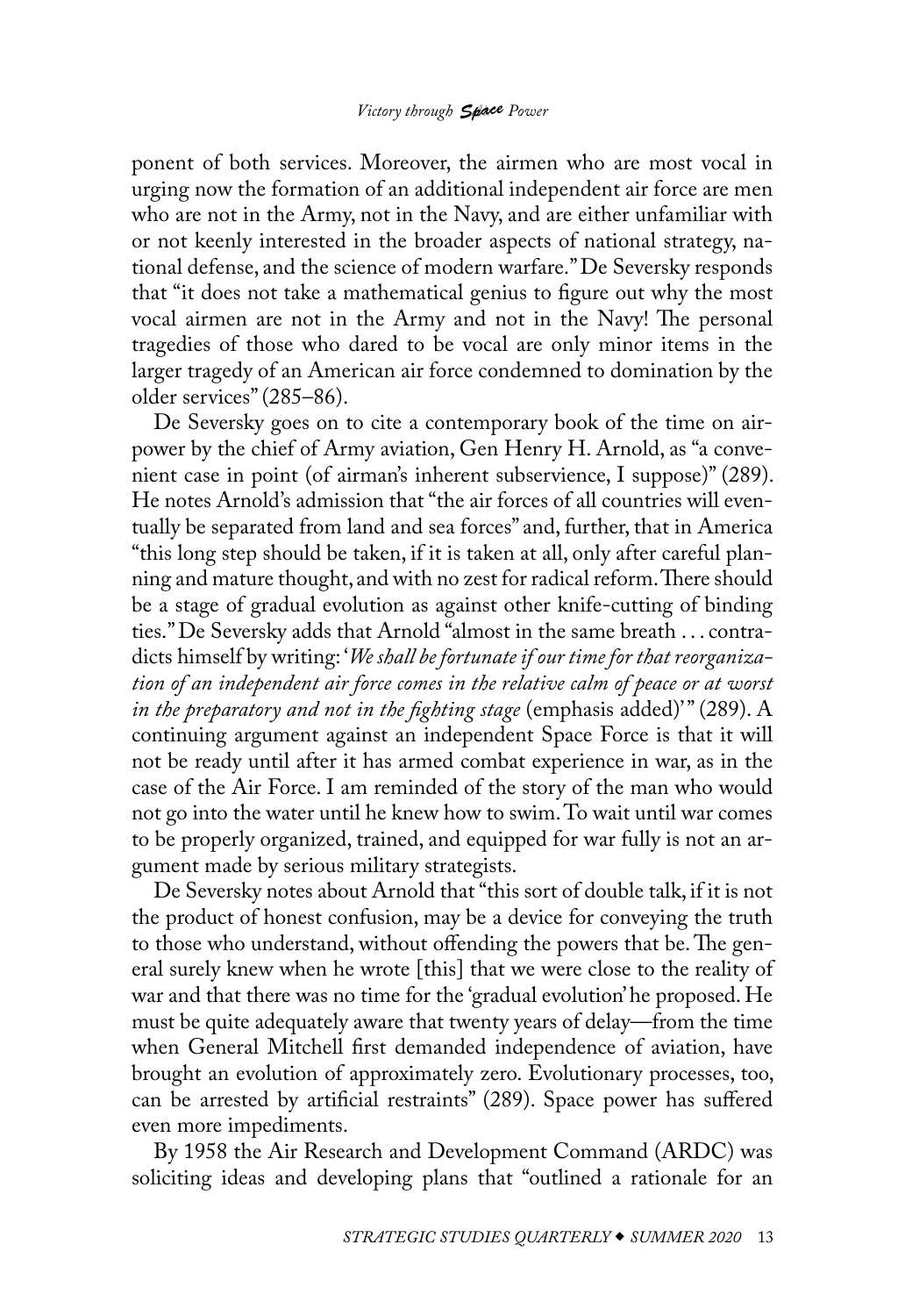<span id="page-11-0"></span>'Earth Military Orbital Space Force' " in the "1965–1980 time frame."[5](#page-12-0) In April 1959, Adm Arleigh Burke, chief of naval operations, with the concurrence of Army chief of staff Gen Maxwell Taylor, proposed creation of a single unified military space command. However, Gen Thomas White, Air Force chief of staff, "opposed the proposal because . . . it violated the practice of treating space systems on a functional basis and integrating weapons within unified commands. He argued that space systems represent only a better means of performing existing missions and should be assigned to the appropriate unified or specified command."[6](#page-12-0) De Seversky had deftly rebutted these arguments against independent airpower, as cited previously in this article.

In late 1981, frustrated by the soaring costs and lack of progress that appeared to have allowed the Soviet Union to leap ahead of American military space capabilities, Congress passed House Resolution 5130 requiring the US Air Force to report to Congress on the feasibility of establishing an independent space command.[7](#page-12-0) Entrenched interests in the DOD strongly opposed the move on the grounds it was not needed, would duplicate bureaucracies, and would cost too much despite the findings of a January 1982 General Accounting Office report that a separate space command coordinating all military space activities would instead result in overall cost *savings*. Two years later, the first US Space Command was inaugurated with the goal of transitioning to an independent Space Force by the end of the century.<sup>[8](#page-12-0)</sup>

And still, military space progress languished. In 1999 Congress authorized a commission headed by former secretary of defense Donald Rumsfeld to investigate. The commission's warnings were chilling. Its 2001 report stated flatly that the US was unprepared for "a Space Pearl Harbor," a devastating attack in space that would render its military incapable of projecting power effectively overseas.<sup>9</sup> Among the report's recommendations was to begin preparations for the establishment of an independent Space Force, beginning with a presidential advisory group within three years and full transition within 10 years.<sup>10</sup> Two years later, US Space Command was decommissioned.

History matters. Major de Seversky will get the last word in this essay—modified for today in terms that echo resoundingly in General Kwast's clarion call: "At bottom the objectives to true and independent [*space power*] derive from a flaw in vision. The critics are unable to see the potentialities of [*space power*] beyond the horizons of its present equipment and its present tactics. They do not take in the full majestic sweep of the inevitable progress of [*spacecraft*]; they base their thinking on [*space-*